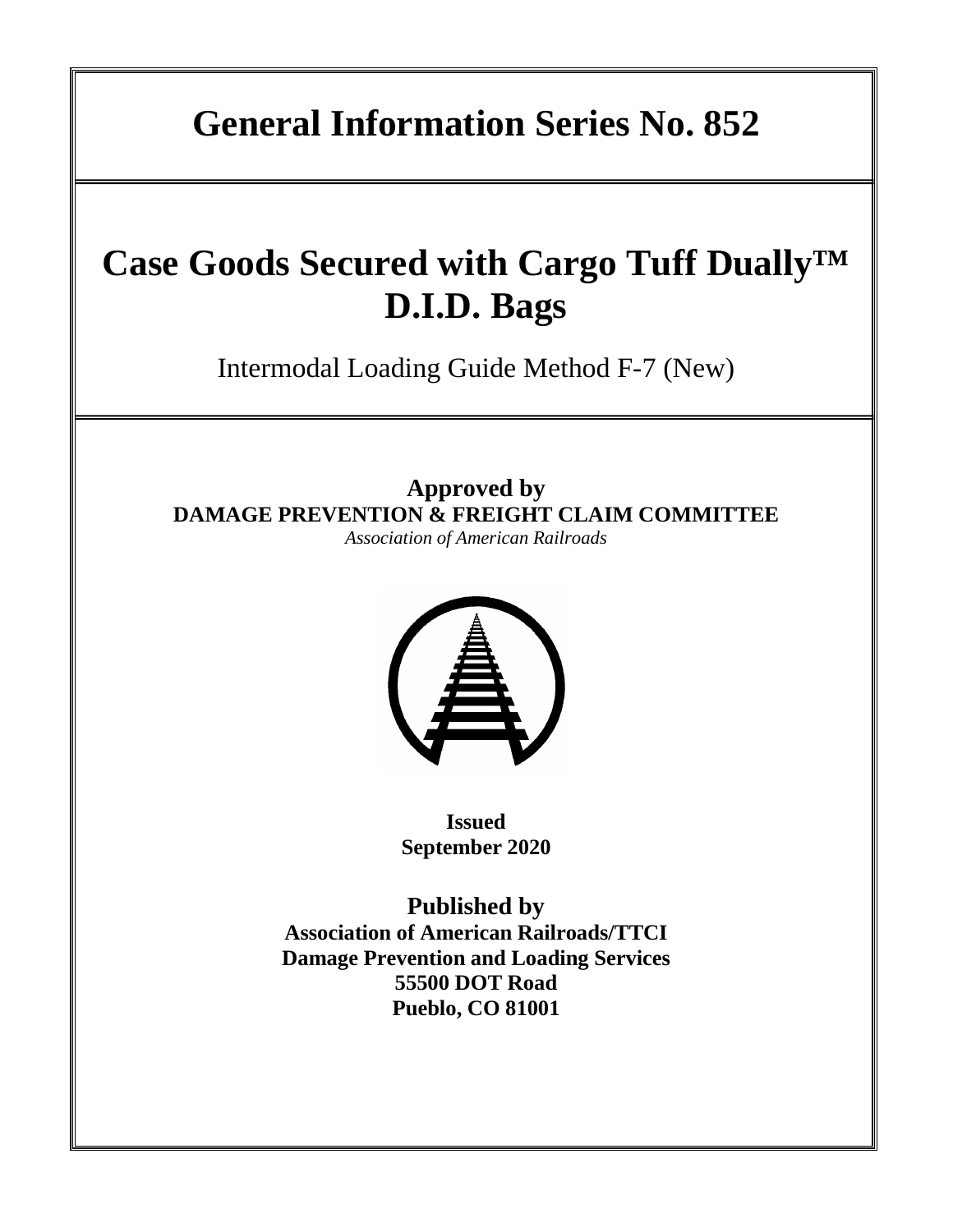## **Cased Goods Secured by Cargo Tuff Dually ™ D.I.D. Bags**

## **GENERAL RULES**

The General Rules relating to personal safety and the safe operation of trains, contained in AAR Circular Nos. 42- N and 43-G or supplements thereto, issued by the Association of American Railroads, **must be observed**.

These loading rules and/or practices apply to shipments transported in the USA, Canada and Mexico.

The loading methods in individual closed car loading publications issued by the Damage Prevention and Loading Services Section of the Association of American Railroads are minimum standards that have been evaluated and approved. These minimum standards offer practical guidelines on the subjects covered. Since these are minimum standards, it may be necessary to supplement these methods in some instances.

Securement standards in AAR closed car loading publications are intended for safe transit of the rail car from origin to destination and prevention of lading and equipment damage. These standards do not address unloading practices.

This approval may be withdrawn if the loads using these methods exhibit consistent load failure during actual shipments.

*Loading and bracing methods not presently approved may receive consideration for approval and publication under Section II - Evaluation of New Loading and Bracing Methods and Materials for Closed Cars, Trailers or Containers of General Information Bulletin No. 2, "Rules and Procedures for Testing of New Loading and Bracing Methods or Materials". Submit requests to Closed Car Loading Rule Manager, dpls@aar.com.*

**CAUTION:** Container/trailer rocking motion caused by the lift equipment entering and/or exiting the container or trailer may cause unsupported packages or articles with a higher center of gravity to fall to the floor. Minimize access to the container or trailer. Exercise caution when inside a partially loaded container or trailer. Lift operators should stay on lift equipment, whenever possible, while inside a partially loaded container or trailer.

# **Method F-7—Case Goods Secured with Cargo Tuff Dually ™ D.I.D. Bags**

Use this method for case goods unitized on pallets or slip sheets by minimum 90 gauge stretch wrap. Follow manufacturer's instructions regarding the minimum number of wraps to be used, but in all cases use a minimum of three wraps for the top and bottom layers and two wraps for the center layers. The load that was tested weighed 45,000 lb.

- 1. Cover rough surfaces or projections of the sidewall, including: trailer/container tie down hooks, rings, logistics tracks, etc., with fiberboard sheets or other suitable material where freight comes into contact with the sidewalls of trailer/container.
- 2. Plan the load so crosswise space is minimized. Use appropriate void fillers to prevent crosswise movement.

3. Lading weight in trailers and containers must be evenly distributed both crosswise and lengthwise, and the combined weight of lading must conform to all federal, state, provincial, and local regulations and transportation service requirements used at origin and to final destination.

4. Use Dually D.I.D. bags to control lengthwise load movement as shown in Figure 1. Dually D.I.D. bags may be used to fill cumulative crosswise void space from 12 in. to 24 in. centered in the trailer or container.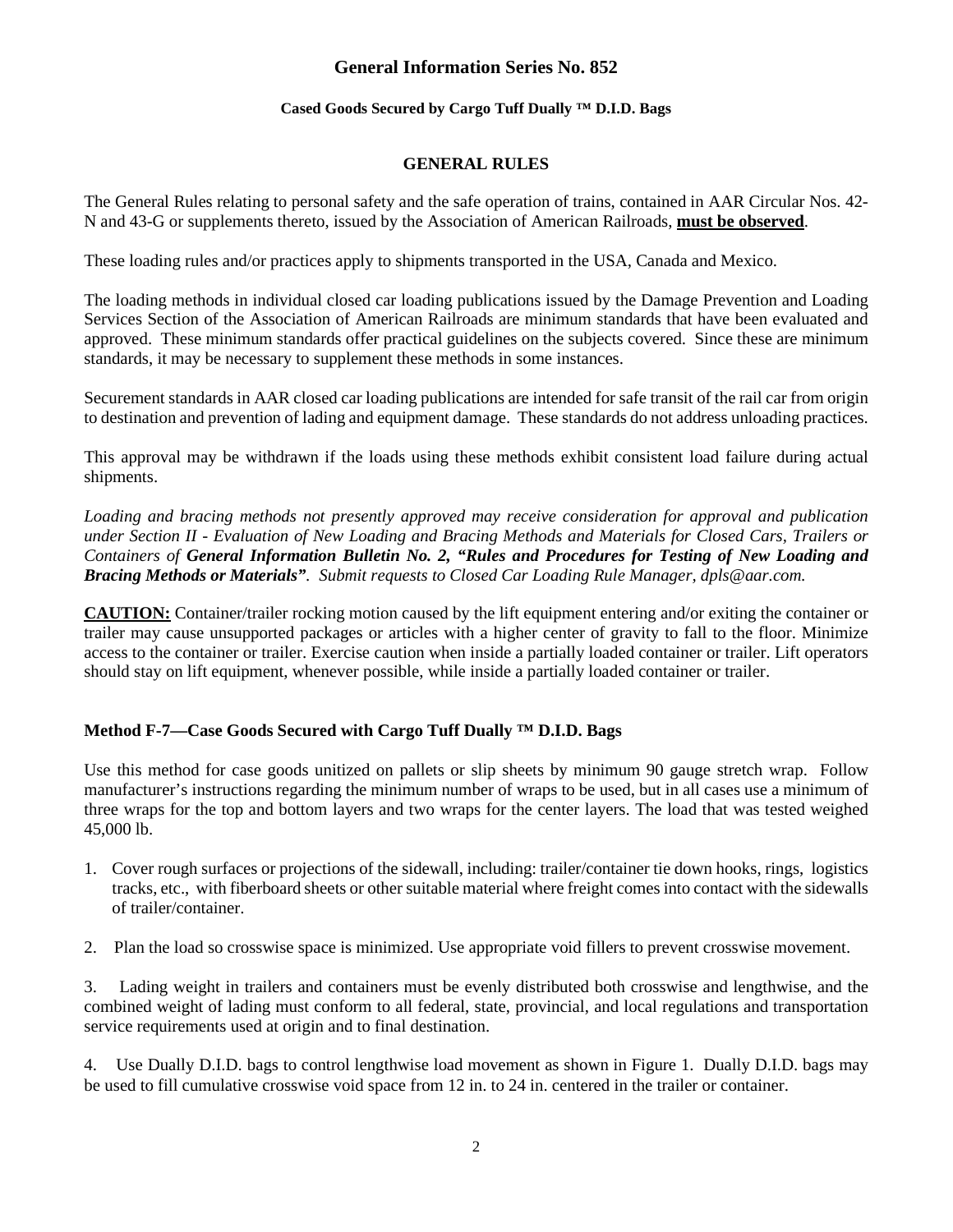## **Cased Goods Secured by Cargo Tuff Dually ™ D.I.D. Bags**

**Figure 1:** Use this method for loads in which the lading is positioned against the front-end wall.

5. Use Dually D.I.D. bags at two locations in the load: at the fourth and fifth stacks and at the last two stacks. The figure shows ten units in two rows. Depending on trailer/container size and unit weight, varying numbers of units may also be loaded. In any case, the first Dually D.I.D. bags restrains approximately one half the load. Use Dually D.I.D. bags wide enough to extend from 4 in. above the floor to the top of the lading. The length of the Dually bags should be equal to twice the pallet length. Inflate both bladders of the Dually bag at the same time using an inflator designed for that purpose. Inflate to 2.5 psi. Check after 30 minutes and re-inflate as needed to 2.5 psi.

6. Place all units in the trailer/container against the side walls. Leave a 24 in. (approximate) space between the rear of the load and the trailer/container doors. Use hanging honeycomb void fillers or equivalent to fill the center void in each stack not filled by air bags.



**Figure 1** Method F-7 Palletized Cased Goods Secured with Cargo Tuff Dually <sup>™</sup> Load Securement System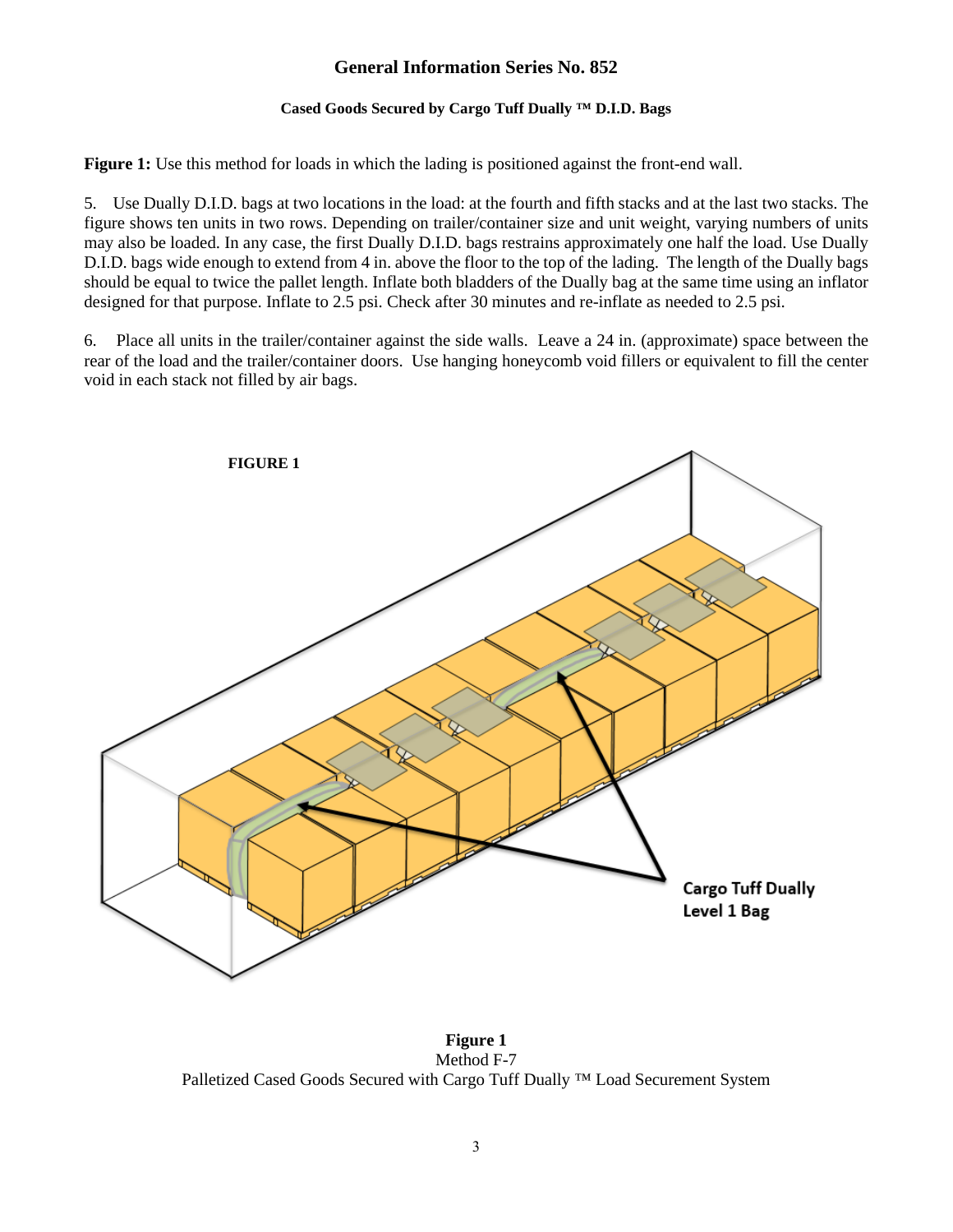### **Cased Goods Secured by Cargo Tuff Dually ™ D.I.D. Bags**

**Figure 2:** Use this method for case goods unitized on pallets when there is unfilled lengthwise pallet underhang and/or for case goods unitized on pallets or slip sheets that are loaded away from the front end wall to obtain proper weight distribution.

7. Use Dually D.I.D. bags adjacent to every stack in the load. The D.I.D. bags contact the full surface of the units down the center of the trailer/container as shown in the Figure 2. This figure shows ten units in two rows. Depending on trailer/container size and unit weight, varying numbers of units may also be loaded. Use D.I.D. bags wide enough to extend from 4 in. above the floor to the top of the lading. The length of the Dually bags should be equal to twice the pallet length. Inflate both bladders of the Dually bag at the same time using as inflator designed for that purpose. Inflate to 2.5 psi. Check after 30 minutes and re-inflate as needed to 2.5 psi.

8. Center the load lengthwise in the trailer/container, leaving approximately 24 in. of space between the front end wall and the first stack, and between the last stack and the doors.



**Figure 2** Method F-7 Palletized Cased Goods Secured with Cargo Tuff Dually ™ Load Securement System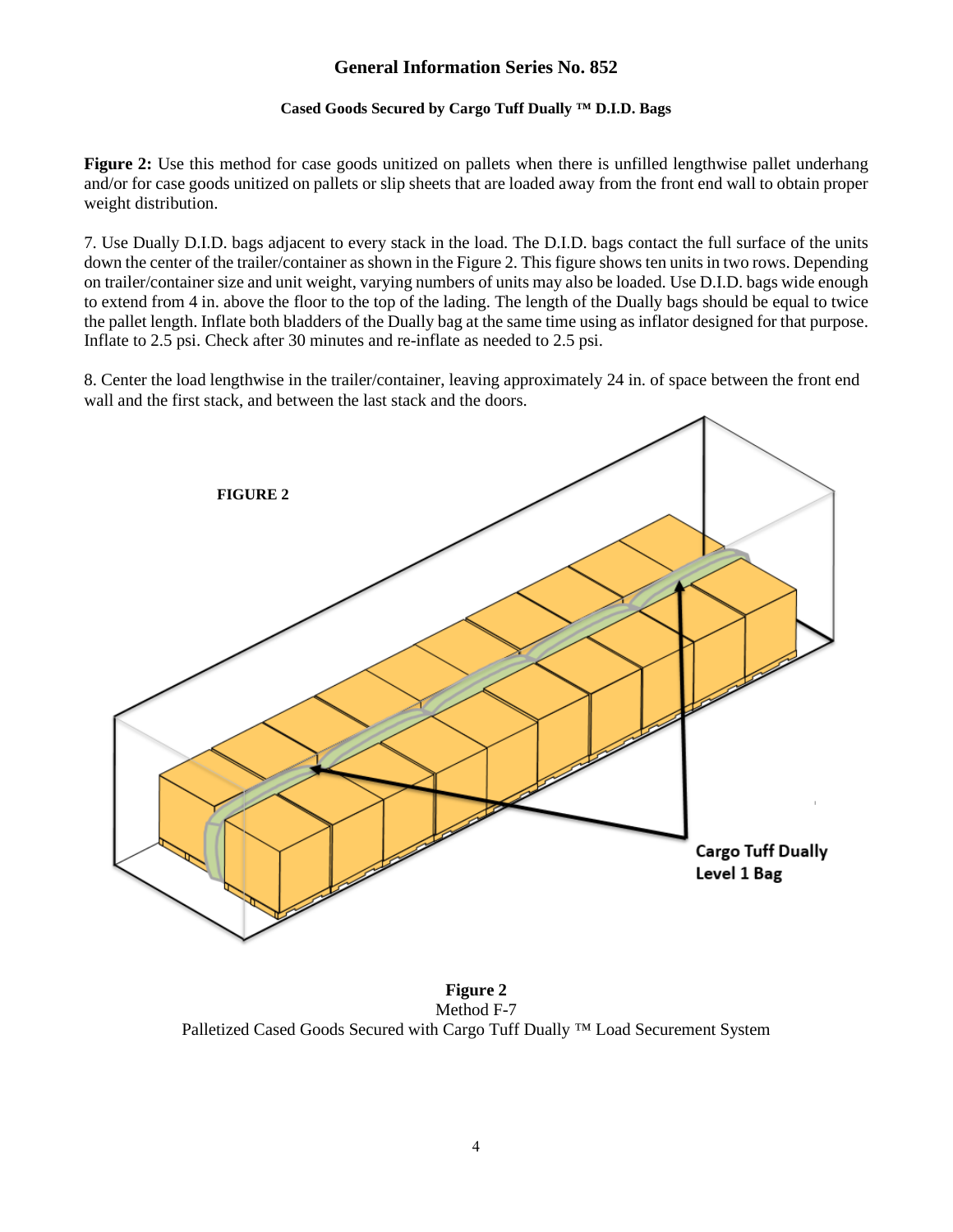#### **Cased Goods Secured by Cargo Tuff Dually ™ D.I.D. Bags**

### **General Information Series Publications**

Wood Bins Braced by Disposable Inflatable Dunnage Bags and Lengthwise Fillers (CCLG Part 7) (10/16) 55-Gallon Steel Drums on Pallets Secured with Cordstrap® Barriers in 40-ft ISO Containers (Nonhazardous Materials only) (ILG Method I-6) (11/16) Revision to Paragraph 2.5, Distribution of Weight Crosswise in Cars (CCLG Part 10) (2/17) Incomplete Layers of Plywood Secured in Boxcars with Nonmetallic Straps (CCLG Part 3) (2/17) Wood Bins Braced by Disposable Inflatable Dunnage Bags and Shock-Gard® Lengthwise Void Fillers (CCLG Part 7) (7/17) Gearboxes Mounted on Sleds in 20 ft. Long ISO Containers (ILG Method E-23) (9/17) Split Loads of 58 in. Diameter Roll Pulpboard on End Using Rubber Mats when Stowed in Trailers Having Large Metal Plates Approximately 9 ft. in Length at the Nose (ILG Method E-23) (3/18) Wood Bins Braced by Disposable Inflatable Dunnage Bags and BIN-PAK or M-PAK Lengthwise Void Fillers (CCLG Part 7) (4/18) Plastic Intermediate Bulk Containers with Disposable Inflatable Dunnage Bags and Lengthwise Void Fillers – Schoeller Allibert (CCLG Part 7) (4/18) Cased Goods Secured by Tuff Wrap™ D.I.D. Bags (ILG Method F-4) (4/18) Cased Goods Secured by S.A.M. D.I.D. Bags (ILG Method F-4) (5/18) Aluminum Coils on Platforms/Skids Loaded on Rubber Mats & Secured by Two Floor Anchored Web Straps & Supplemental Securement Straps (CCLG Part 9) (6/18) Universal Storage Containers Loaded in 53 ft. Intermodal Containers (ILG Method H-15) (6/18) DRUM-PAK® Dunnage for Open Head Drums in Cushioned Boxcars (CCLG Part 7) (6/18) Peat Moss, Bagged or Baled, in Cushioned Boxcars (CCLG Part 8) (8/18) Coiled Metal on Platforms/Skids in Boxcars (CCLG Part 9) (8/18) Split Loads of 58 in. Diameter Roll Pulpboard on End Using Rubber Mats when Stowed in Trailers Having Large Metal Plates Approximately 9 ft in Length at the Nose (ILG Method E-19) (11/18) Intermodal Loads Secured with TyGard DS™ (ILG Method B-9) (11/18) 46 in. to 57 in. Diameter Roll Paper on End Using Rubber Mats (ILG Method E-21) (12/18) 54 in. Diameter Paperboard on End Using Rubber Mats (ILG Method E-22) (12/18) Stretch Film Roping of Steel Coils and Coil Loading Methods for Railroad Shipments (CCLG Part 9) (12/18) Reinforced Longitudinal Void Fillers for Plastic, Metal or Wood Intermediate Bulk Containers with Tomato Products (CCLG Part 7) (4/19) Plastic Intermediate Bulk Containers with Disposable Inflatable Dunnage Bags - Horen (CCLG Part 7) (6/19) Bales of Wood Pulp in Boxcars (CCLG Part 8) (6/19) Case Goods Secured by Stopack Max Blocker D.I.D Bags (ILG Method F-5) (9/19) Palletized or Crated Auto Parts Secured by Web Strap Assemblies in 53 ft. Containers (ILG Method H-16) (9/19) Plywood and Similar Panels Products – Loading Doorway Areas (CCLG Part 3) (10/19) Case Goods Secured by Stopak Blocker D.I.D Bags (ILG Method F-6) (10/19) Loading Bundled Ingots with Open Doorways (CCLG Part 10) (10/19) Building Brick in Closed Cars – Incomplete Layer Securement – Woodpack Walls (Litco) (CCLG Part 5) (11/19) Drum Layer Separators for Intermodal Shipments (Hazardous or Nonhazardous) (ILG Methods: B-3; B-8; B-9 (GIS 798); G-2; G-3; I-1; I-2; I-3; & I-4 (GIS 792)) (11/19) 44 in. Diameter Paper Roll in 50 ft. Cushioned Boxcars Using Horizontal Airbags (CCLG Part 2) (12/19) 39 in. Diameter Paper Rolls in 50 ft. Cushioned Boxcars Using Vertical Airbags (CCLG Part 2) (12/19) Metal Intermediate Bulk Containers with Disposable Inflatable Dunnage Bags and Lengthwise Void Fillers – Goodpack USA (CCLG Part 7) (3/20) 47 in. Diameter Roll Paper Loaded in 60 ft. Cushioned Boxcar with Plug Doors. (CCLG Part 2) (4/20) Double Layer Loads of Hazardous or Nonhazardous Materials Secured with Cordstrap® Barriers in a 20-ft Container (ILG Method I-4) (4/20) Hazardous or Nonhazardous Loads Secured with Cordstrap® Barriers in 40-ft Containers (ILG Method I-5) (4/20) Double Layer Loads of Nonhazardous Materials Secured with HLASH RHS Securement System in a 20-ft Container (ILG Method I-7) (4/20) Wood Bin Containers for Shipping Liquid or Paste Products in Boxcars (CCLG Part 7) (5/20) 54 in. Diameter Roll Paper Loaded in 50 ft. Boxcars (CCLG Part 2) (5/20) Unitizing with Stretch Wrap or Film, Stretch Wrap Roping, Shrink Netting or Shrink Film (CCLG Part 1; CCLG Part 6) (6/20) Contour Pad Application with Roll Paper (CCLG Part 2) (6/20)

 79 in. Diameter Paper Rolls Loaded in 60 ft. Cushioned Boxcars with 16 ft. Double Plug Doors Secured with Double-S Straps (CCLG Part 2) (6/20)

60 in. Diameter Roll Paper Loaded in 60 ft. Cushioned Boxcars with 12 ft. Plug Doors (CCLG Part 2) (6/20)

52 in. Diameter Roll Paper Loaded in 50 ft. Cushioned Boxcars with Plug Doors. (CCLG Part 2) (6/20)

Doorway Protection for Baled Paper and Wood Pulp Products in Boxcars (CCLG Part 8) (7/20)

46 in. Diameter Roll Paper Loaded in 50 ft. Cushioned Boxcars with Plug Doors. (CCLG Part 2) (7/20)